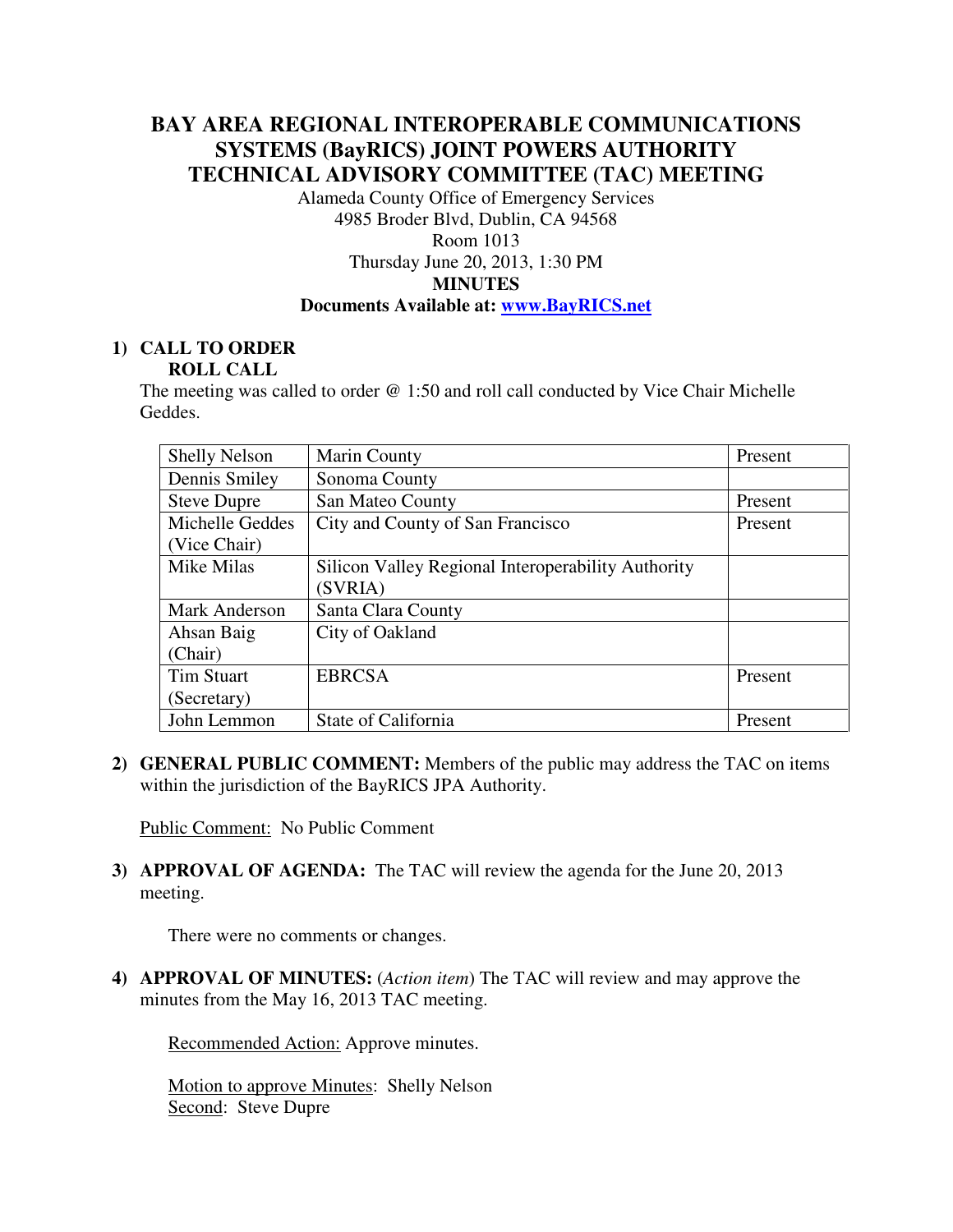Action: Motion passes  $5 - 0$ Public Comment: No Public Comment

Supporting Document(s): *Item 4 – TAC Meeting Draft Minutes 5-16-13.pdf* 

**5) BAYRICS JPA REPORT**: (*Discussion item*) The BayRICS General Manager will provide a report on any pertinent information from the last BayRICS JPA meeting, status of major projects, and report on the actions of the FCC, NTIA, FirstNet Board and other federal agencies regarding interoperable public safety communications technical considerations.

 Action: Report Accepted Public Comment: No Public Comment

**6) SPECTRUM LEASE WITH FIRSTNET:** *(Discussion and Possible Action Item)* On February 12, 2013 the FirstNet Board adopted a resolution authorizing FirstNet to enter into spectrum lease negotiations with BayRICS. Staff will provide a report on the status of these negotiations and the proposed terms and conditions of the lease agreement. TAC may review the terms and conditions of the lease and may develop recommendations to the BayRICS Board or take other action on this matter.

Action: Report Accepted Motion: Shelly Nelson makes a motion to move the draft Spectrum Lease Agreement to the BayRICS Board for full vetting and solicitation of comments. Second: Tim Stuart Action: Motion passes 5 - 0 Public Comment: No Public Comment

**7) PUBLIC SAFETY COMMUNICATIONS RESEARCH (PSCR) BROADBAND STAKEHOLDER MEETING** *(Discussion Item)* Staff and TAC members will provide a report on the PSCR Broadband Stakeholder Meeting held June 4-6 in Wellington Colorado.

Action: Report Accepted Public Comment: No Public Comment

Supporting Documents: Meeting agenda and slide decks are available online at: http://www.pscr.gov/projects/broadband/700mhz\_demo\_net/meetings/stakeholder\_mtg\_0 62013/stakeholder\_mtg\_062013.php

## **8) BAY AREA REGIONAL INTEROPERABLE VOICE COMMUNICATIONS SYSTEMS PLANNING AND FUNDING:** *(Discussion and Possible Action)* At the May 16 meeting, the TAC establish an ad hoc committee to present this report to the Advisory Group at its next meeting and to take other actions to distribute this report to Bay Area stakeholders. Staff will provide an update on these actions.